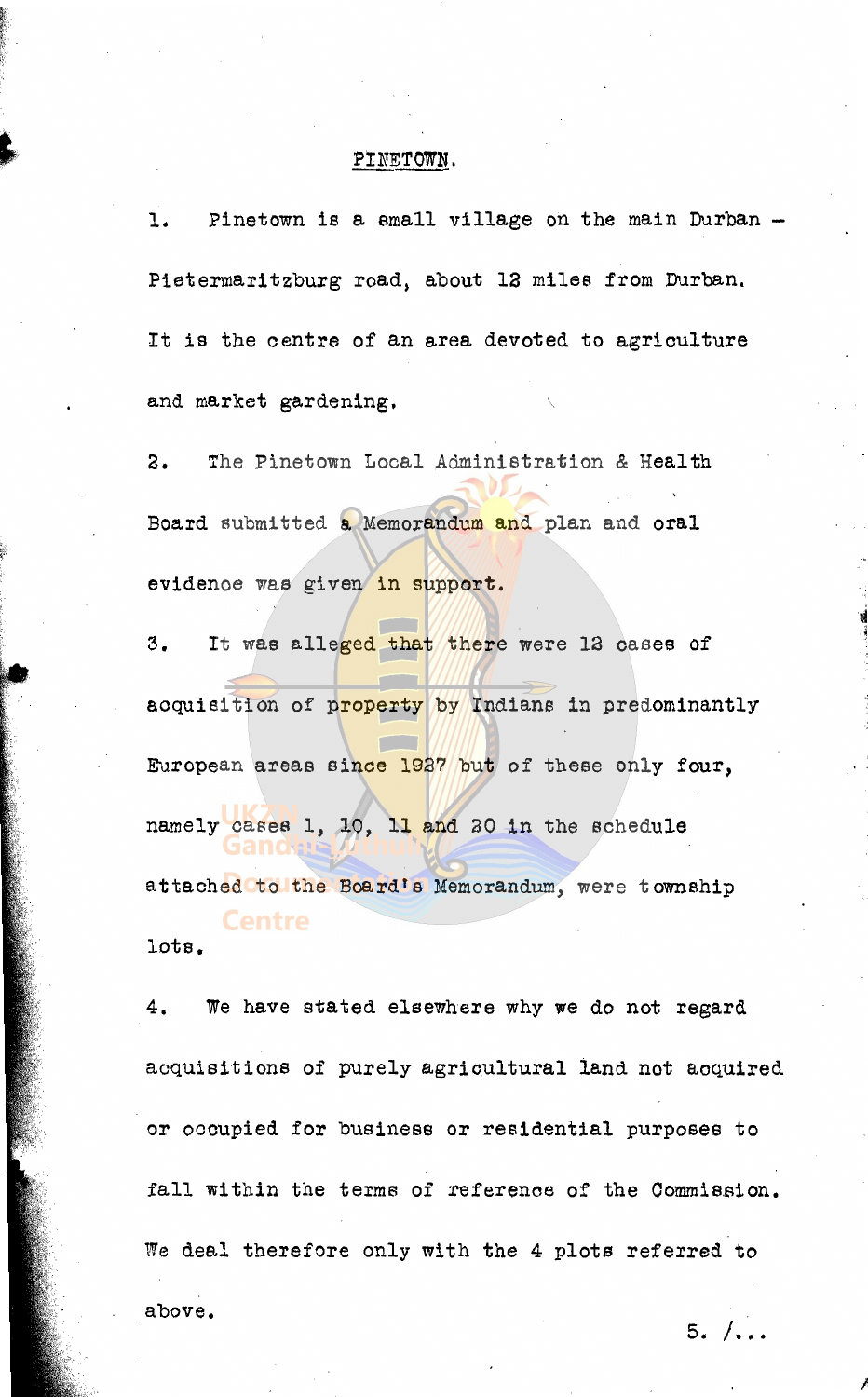5. Case 1. This is a emaIl plot of land lying in the same block "A of K of Pinetown". There are about 6 residenoes on this blook all of whioh were oooupied by Indians before 1927. The Board (page 1909 of the evidenoe) admitted that the area must be regarded as non-European in 1927.

6. Cases 10 and 11. These are adjoining properties on the north side of the main Road running through Pinetown. They are owned and occupied by Indian teaohers of the nearby Indian School. The Board admits that the buildings are among the best on the main road. The side on rear of these properties face across Bishop's Road to property owned by Indians before 1927. In view of this fact and in entre view of the proximity of the Indian sohool we do not consider that the area in question can be said to be predominantly European.

7. Oase *No. 20.* This property is also on the main road and immediately adjoins a property that was in Indian ownership before 1927, and the property im-

mediately' .